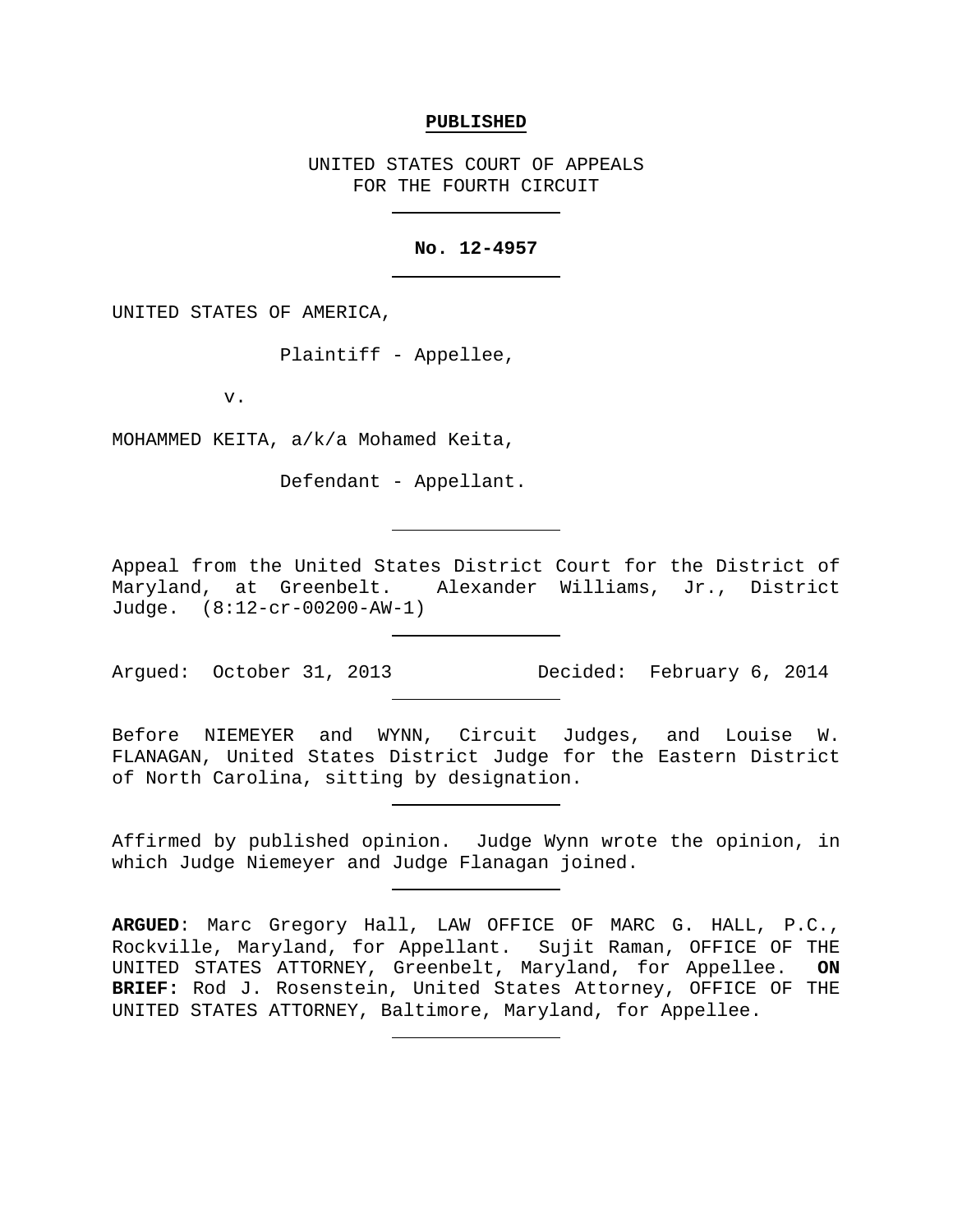WYNN, Circuit Judge:

A federal jury convicted Defendant Mohammed Keita of various charges related to credit and debit card fraud. Defendant appeals, arguing that the district court: should have dismissed the government's case based on the Speedy Trial Act; erred in allowing certain business records into evidence; and miscalculated the loss at sentencing. For the reasons that follow, we reject Defendant's arguments and affirm.

I.

On January 31, 2012, pursuant to a search warrant based on a credit card fraud investigation, federal agents searched Defendant's residence. There, they seized laptop computers containing stolen credit card information, credit and debit cards bearing Defendant's name but re-encoded with stolen credit card information, numerous credit card receipts, and a device for re-encoding credit cards. That same day, the agents arrested Defendant.

On February 10, 2012, with Defendant's consent, the government moved for a continuance of the thirty-day time period to file an indictment under the Speedy Trial Act, 18 U.S.C. §§ 3161-3174, stating that the parties were engaged in plea negotiations. The district court granted the motion and extended the deadline for filing an indictment through March 15,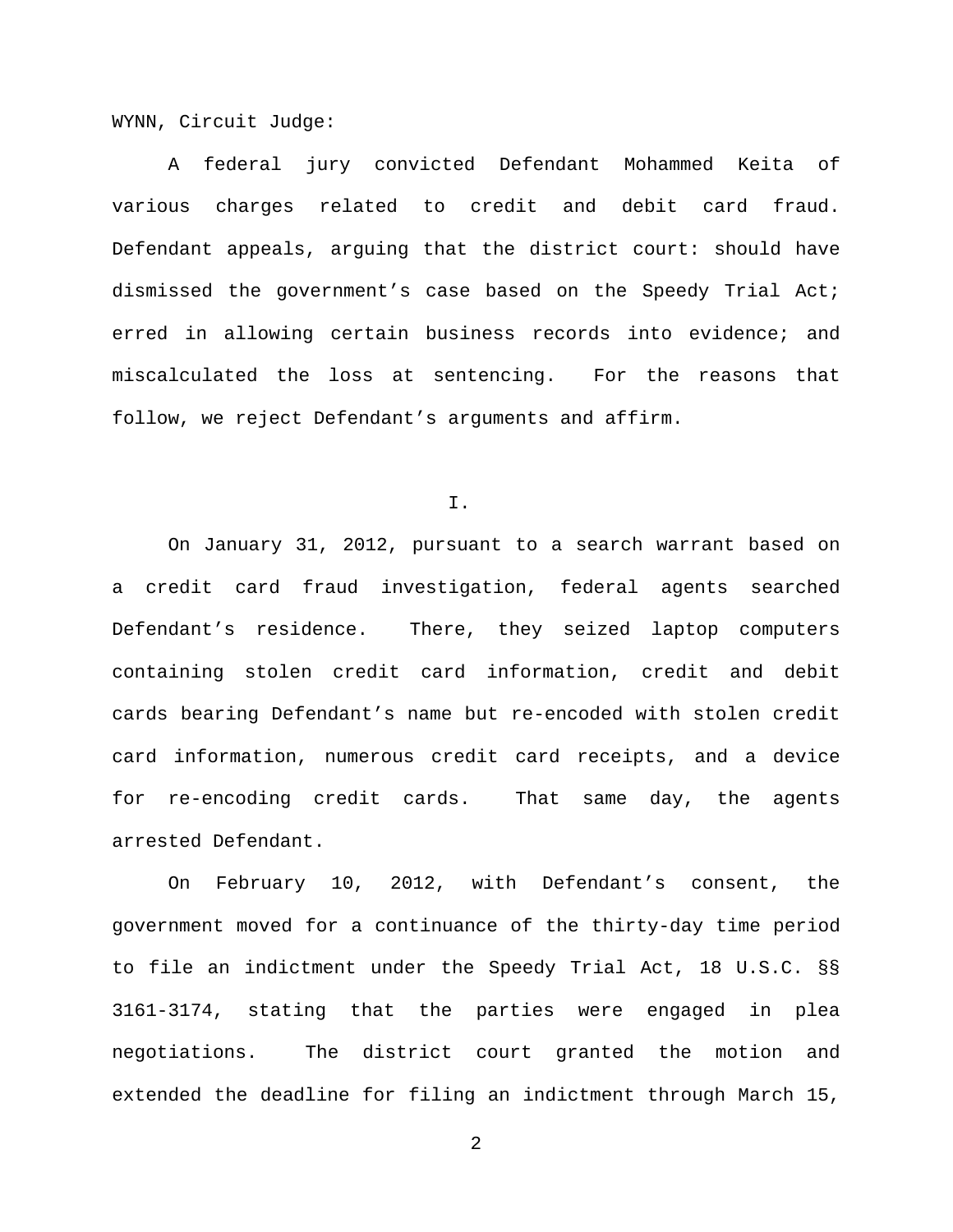2012. The court later granted a second consent motion seeking a continuance to April 5, 2012, because "an on-going grand jury investigation and plea discussions are being conducted . . . ." J.A. 27. Plea negotiations ultimately failed, and Defendant was indicted on April 9, 2012, for three counts of access device fraud, three counts of aggravated identity theft, one count of possession of counterfeit access devices, and one count of possession of device-making equipment.

At trial in August 2012, the jury viewed store surveillance videos and still photographs of Defendant using "cloned" credit and debit cards. Loss prevention investigator Robert Fogel explained that

[a] cloned credit card is a copy of someone's credit card . . . . [B]asically somebody has skimmed your credit card or taken your credit card and run it through a skimmer, taken the information off the<br>magnetic strip on the back. Then they . . . transfer magnetic strip on the back. that information onto a blank credit card, onto the magnetic strip, and then they have a copy or a clone of your credit card and they can go out and use it as they wish.

J.A. 174. The government presented evidence that Defendant used the cloned cards to purchase, among other things, thousands of dollars' worth of gift cards and cigarettes. The government's witnesses included loss prevention specialists from two stores where Defendant used the cloned cards, individuals whose credit cards Defendant had cloned, fraud investigators from American Express and Chase Bank, a computer forensic expert who analyzed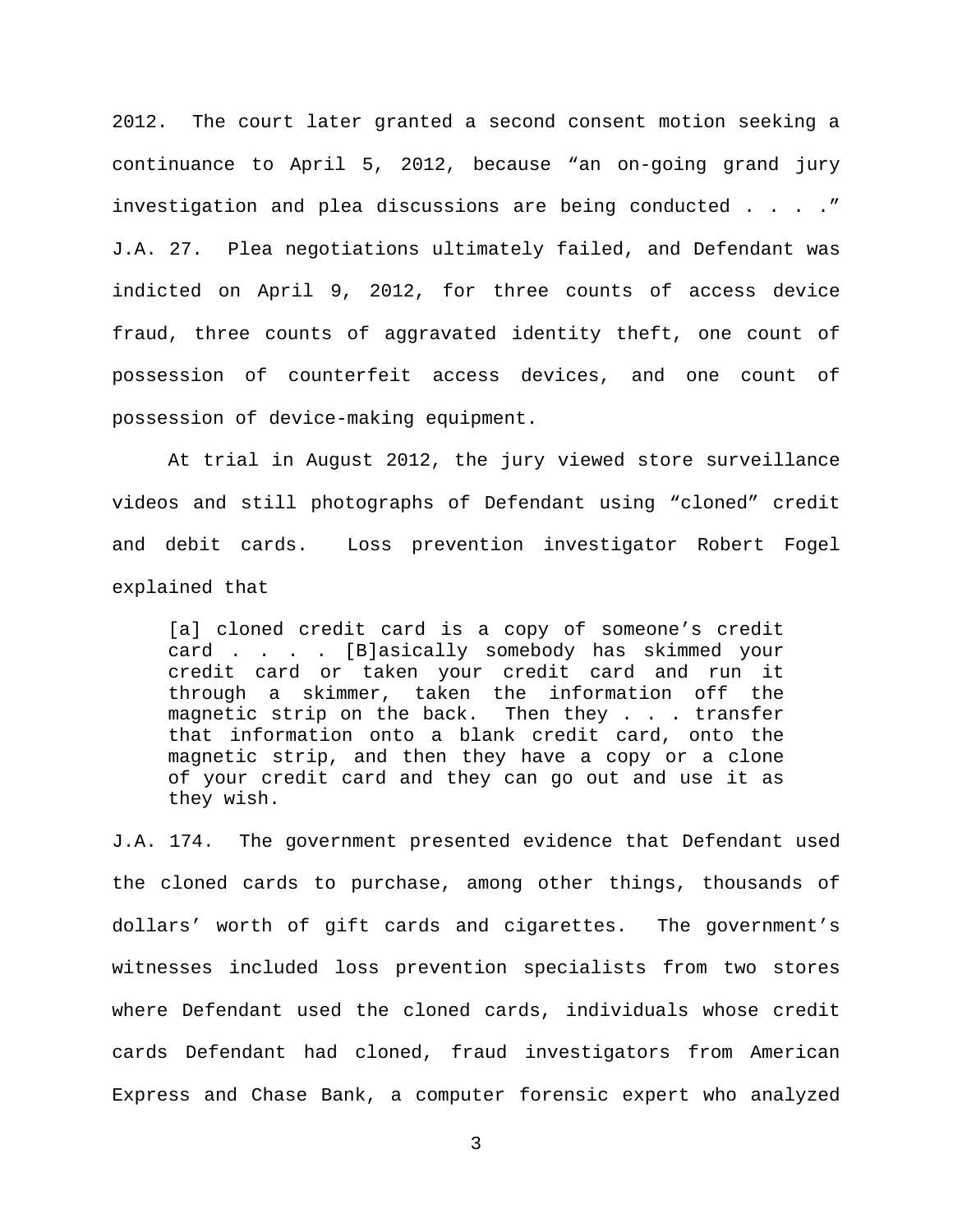Defendant's computers, and the lead detective who investigated the case. Defendant called one witness, who testified that the apartment federal agents searched was leased to someone other than Defendant.

The jury convicted Defendant on all counts. At sentencing, the district court determined that "as a conservative matter the government has clearly established \$136,838.30 as the amount of the loss here," J.A. 710, and imposed a total sentence of 76 months' imprisonment. Defendant appeals.

#### II.

#### A.

Defendant first argues that the district court erred in denying his motion to dismiss the indictment based on asserted violations of his rights under the Speedy Trial Act. $^1$  $^1$   $\,$  "We review de novo a district court's interpretation of the [Speedy Trial Act], while we review any of the court's related factual findings for clear error." United States v. Leftenant, 341 F.3d 338, 342 (4th Cir. 2003).

The Speedy Trial Act provides that "[a]ny information or indictment charging an individual with the commission of an

<span id="page-3-0"></span> <sup>1</sup> Defendant makes no constitutional argument related to delay.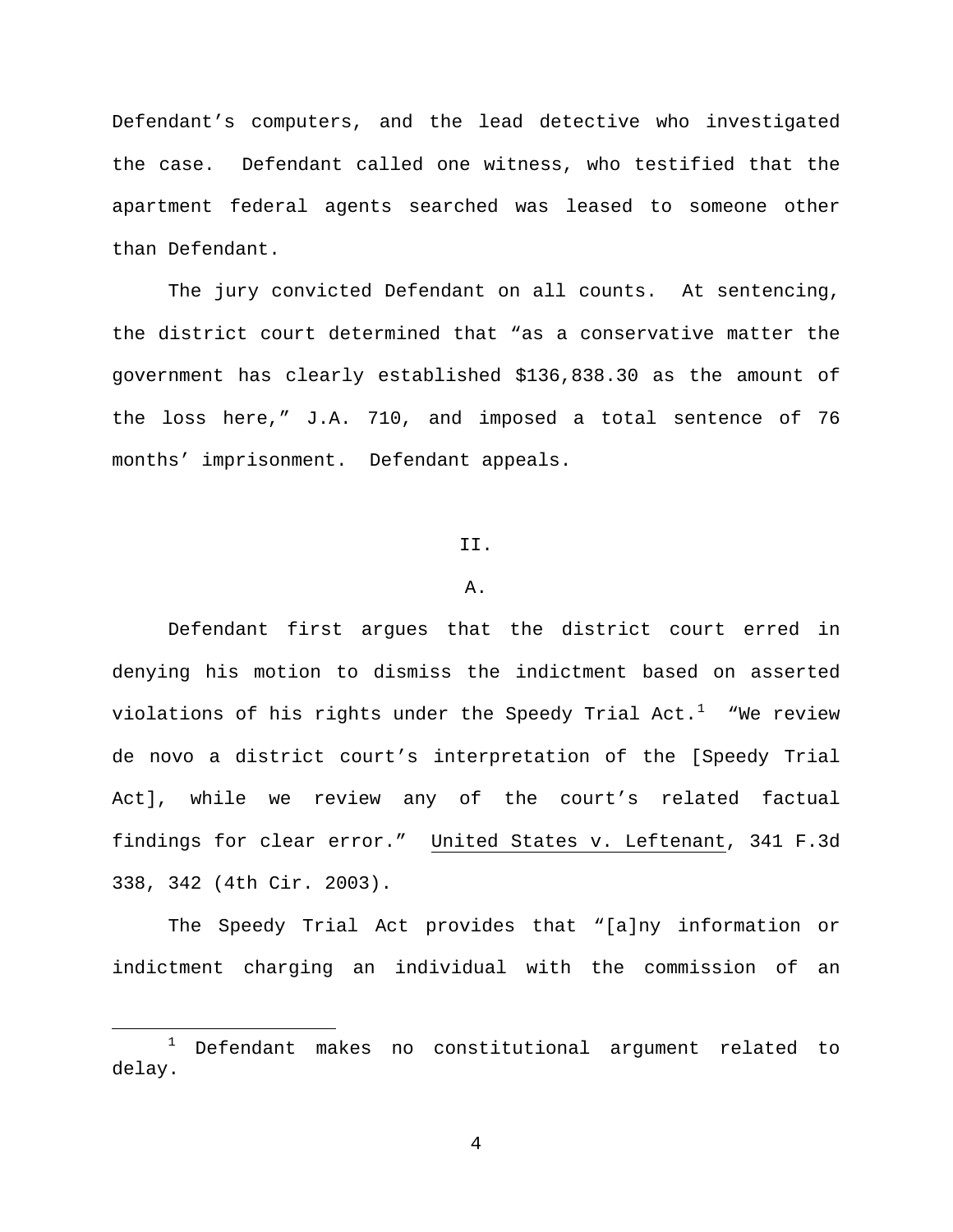offense shall be filed within thirty days from the date on which such individual was arrested or served with a summons in connection with such charges." 18 U.S.C. § 3161(b). An indictment filed in violation of the thirty-day time limit must be dismissed. 18 U.S.C. § 3162(a)(1).

However, certain delays "shall be excluded" when calculating the thirty-day time period. 18 U.S.C. § 3161(h). Two are relevant here: First, "[a]ny period of delay resulting from other proceedings concerning the defendant" shall be excluded. 18 U.S.C. § 3161(h)(1). We have interpreted "other proceedings" to include plea negotiations. Leftenant, 341 F.3d at 344-45. Second, "[a]ny period of delay resulting from a continuance . . . , if the judge granted such continuance on the basis of his findings that the ends of justice served by taking such action outweigh the best interest of the public and the defendant in a speedy trial" shall be excluded. 18 U.S.C. § 3161(h)(7); see Zedner v. United States, 547 U.S. 489, 498-99 (2006) (discussing ends-of-justice continuances, which "permit[] a district court to grant a continuance and to exclude the resulting delay if the court, after considering certain factors, makes on-the-record findings that the ends of justice served by granting the continuance outweigh the public's and defendant's interests in a speedy trial").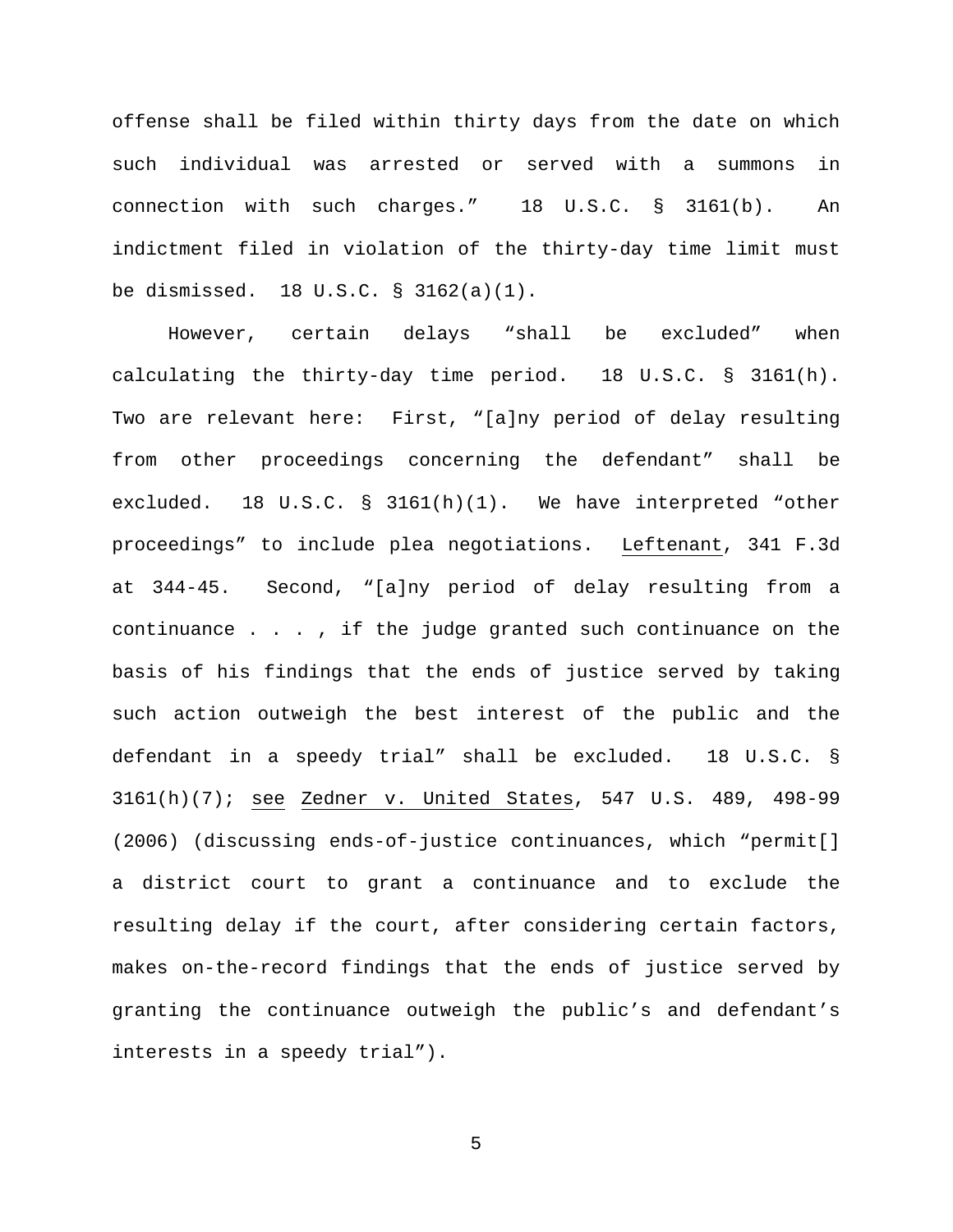In this case, Defendant was arrested on January 31, 2012. Absent any excluded delay, the government was required under the Speedy Trial Act to file an indictment by March 1, 2012. However, the parties twice jointly requested additional time "to discuss a potential resolution of the case." J.A. 24. The district court accordingly granted two continuances: The first secured a continuance until March 15, 2012, and the second secured a continuance until April 5, 2012. Both orders granting the continuances specifically found that the on-going grand jury investigation and plea discussions warranted the continuances and that the resulting periods of delay served the ends of justice. The periods of delay resulting from these continuances are therefore excluded in computing the thirty-day time period. See 18 U.S.C. § 3161(h)(1), (h)(7); Leftenant, 341 F.3d at 344- 45.

Applying the exclusions, the speedy trial clock began on February 1 (the day after Defendant's arrest) and stopped on February 10 (when the first continuance was granted). See United States v. Stoudenmire, 74 F.3d 60, 63 (4th Cir. 1996) (noting that the day of the event that triggers the speedy trial clock "is not included in the calculation; the clock begins to run the following day"). It resumed on April 6 (when the second continuance lapsed) and stopped again on April 9 (when the indictment was filed). Thus, a total of twelve non-excluded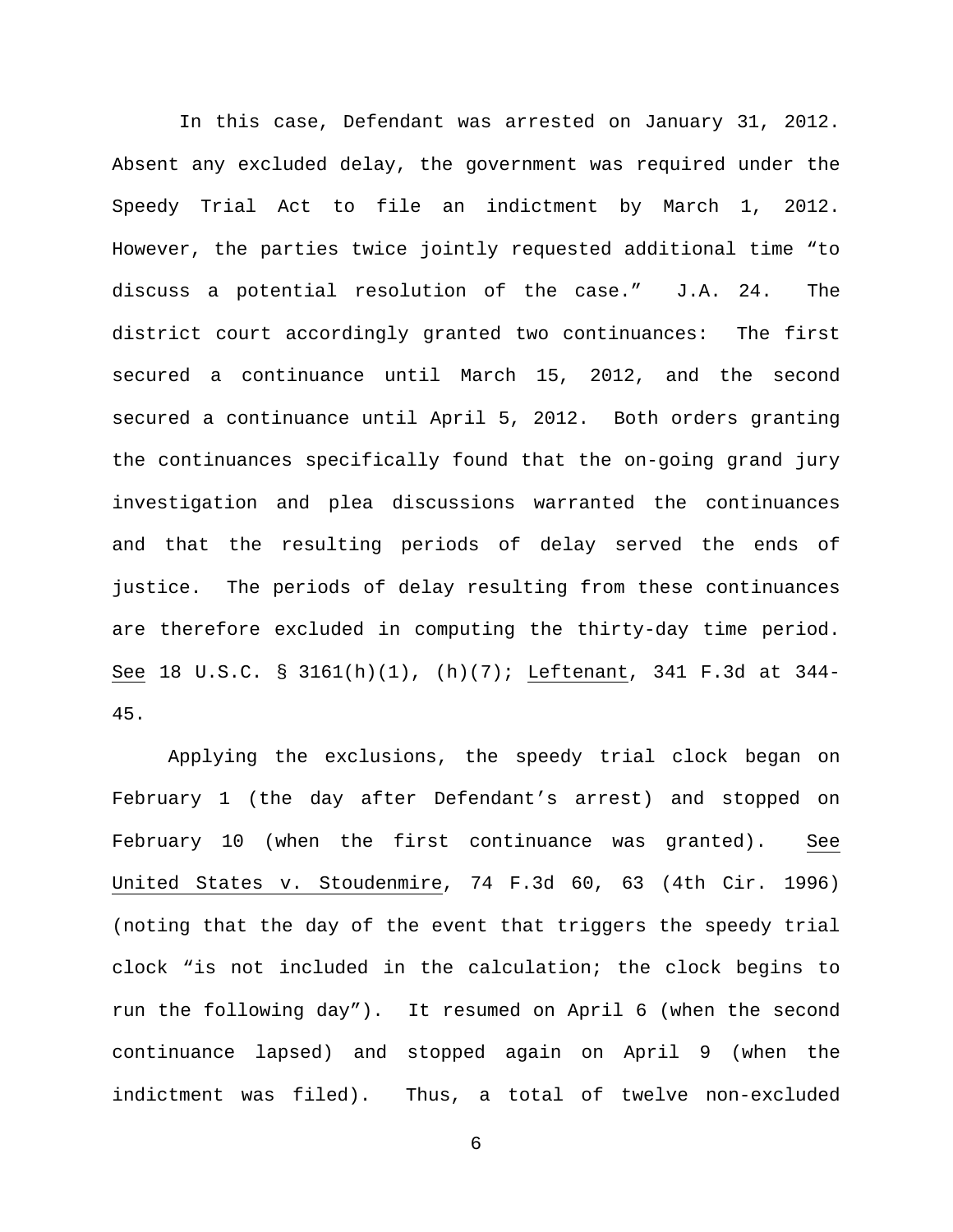days elapsed, well within the Speedy Trial Act's thirty-day limit. Consequently, the district court did not err in denying the motion to dismiss based on purported Speedy Trial Act violations.

B.

With his next argument, Defendant contends that the introduction of business records relating to cardholders who did not testify at trial violated his Sixth Amendment right to confrontation. He further argues that those records were irrelevant.

Whereas we generally review the district court's evidentiary rulings for abuse of discretion, United States v. Perkins, 470 F.3d 150, 155 (4th Cir. 2006), when a defendant fails to make a specific and timely objection at trial, our review is restricted to plain error. United States v. Cabrera-Beltran, 660 F.3d 742, 751 (4th Cir. 2011). To prevail under the plain error standard, the defendant must show "there was an error, the error was plain, and the error affected [the defendant's] substantial rights." United States v. Boykin, 669 F.3d 467, 470 (4th Cir. 2012) (citing Fed. R. Crim. P. 52(b) and United States v. Olano, 507 U.S. 725, 731-32 (1993)). The correction of plain error lies within our discretion, which we may exercise if "the error seriously affects the fairness,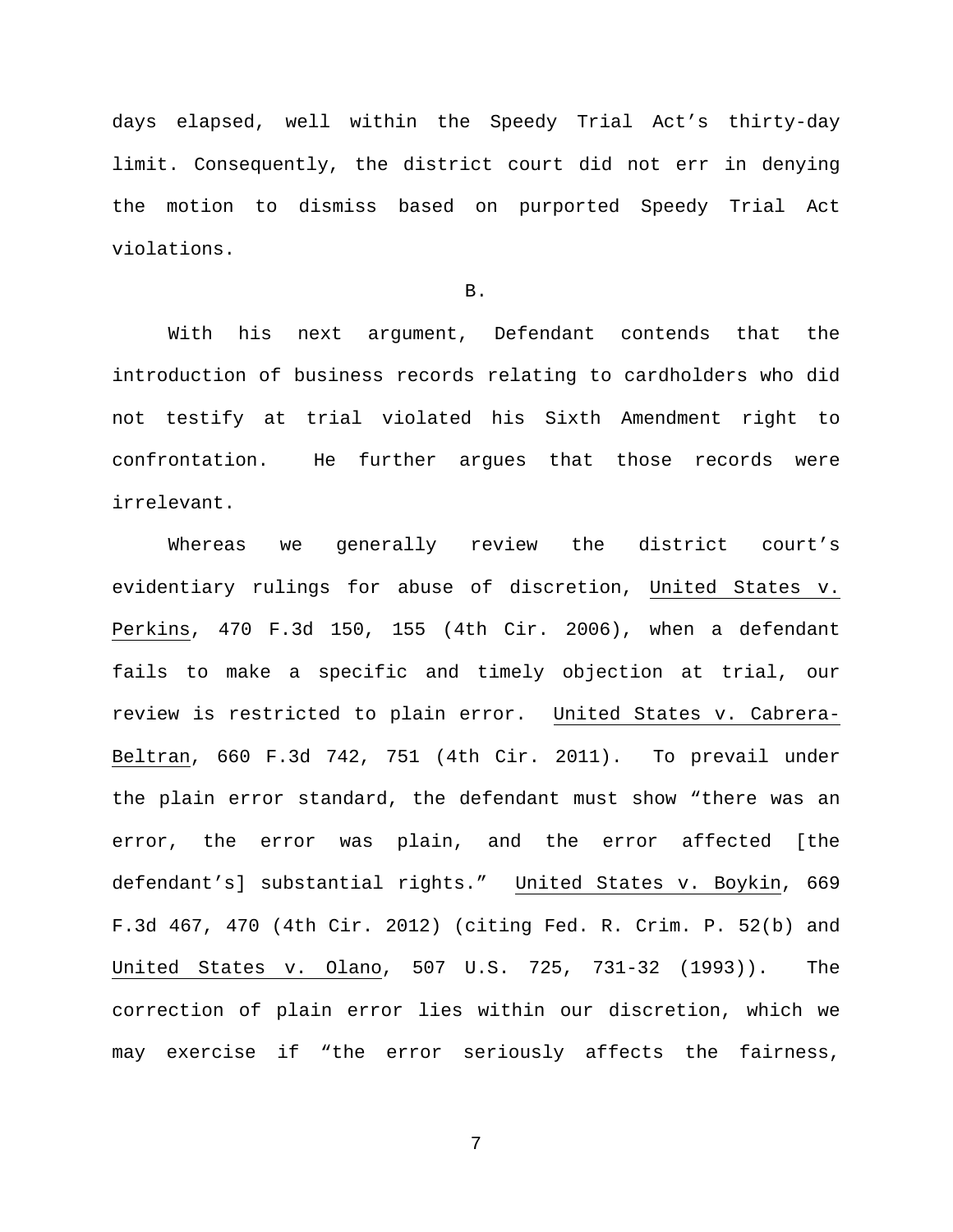integrity or public reputation of judicial proceedings, or the defendant [is] actually innocent." Id.

Here, Defendant objected to the business records on hearsay grounds. $^2$  $^2$  To preserve a claim that a district court erred in admitting certain evidence, a party must, "on the record: (A) timely object[] or move[] to strike; and (B) state[] the specific ground, unless it was apparent from the context[.]" Fed. R. Evid. 103(a)(1). A "hearsay objection at trial cannot be understood to include a Confrontation Clause objection . . . ." Cabrera-Beltran, 660 F.3d at 751. Because Defendant failed to preserve his objections on Confrontation Clause and relevance grounds, we review the asserted errors for plain error.

The Confrontation Clause states that "[i]n all criminal prosecutions, the accused shall enjoy the right . . . to be confronted with the witnesses against him[.]" U.S. Const. amend. VI. In accordance with the Confrontation Clause, "[t]estimonial statements of witnesses absent from trial [are] admitted only where the declarant is unavailable, and only where the defendant has had a prior opportunity to cross-examine." Crawford v. Washington, 541 U.S. 36, 59 (2004). The Supreme Court has explained that the Confrontation Clause bars only

<span id="page-7-0"></span><sup>&</sup>lt;sup>2</sup> Defendant also objected on grounds of improper authentication, but he does not raise that issue on appeal.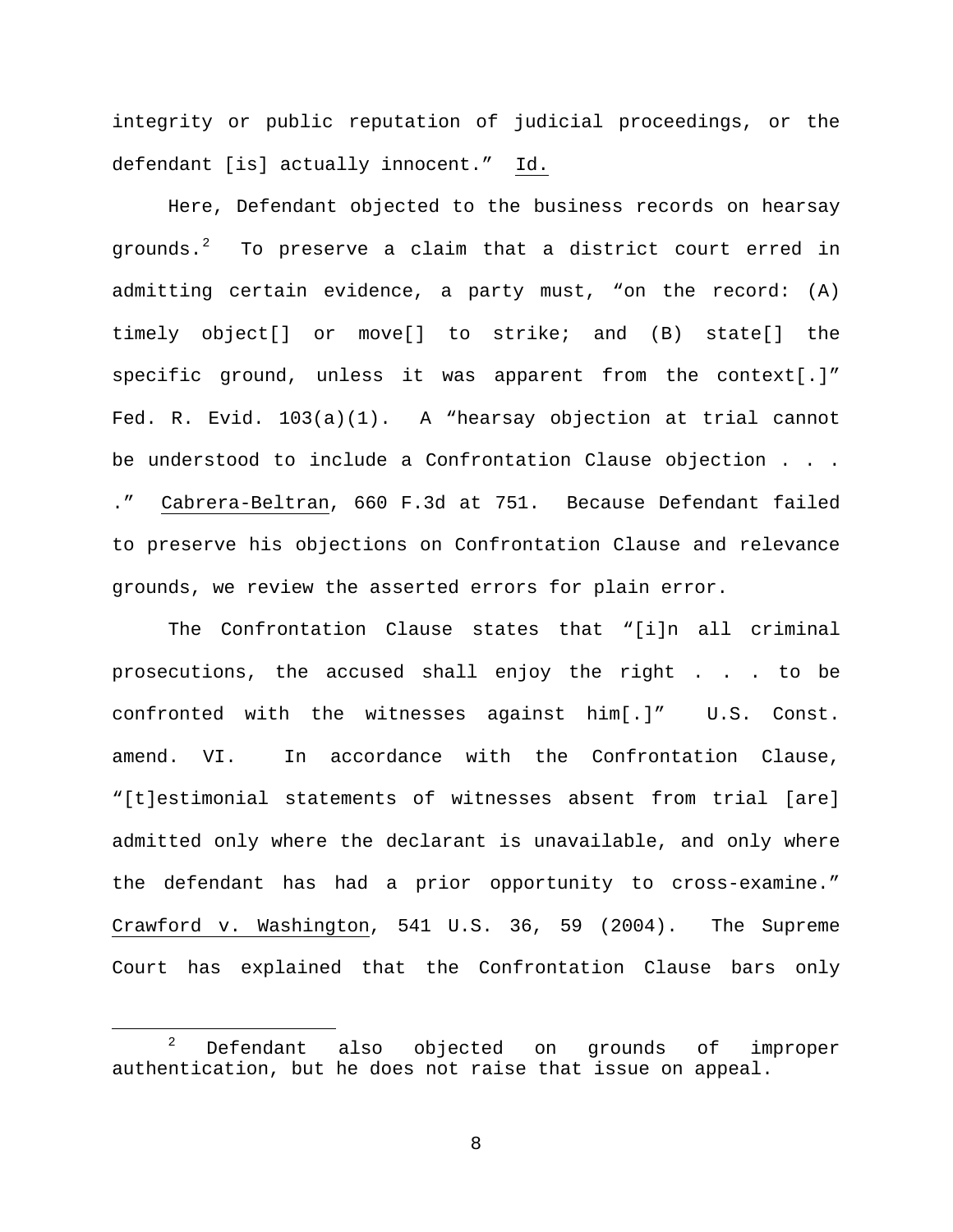testimonial statements because "[o]nly statements of this sort cause the declarant to be a 'witness' within the meaning of the Confrontation Clause." Davis v. Washington, 547 U.S. 813, 821 (2006). The "core class" of testimonial statements includes:

ex parte in-court testimony or its functional<br>equivalent-that is, material such as affidavits, equivalent-that is, material such as custodial examinations, prior testimony that the defendant was unable to cross-examine, or similar pretrial statements that declarants would reasonably expect to be used prosecutorially, extrajudicial statements . . . contained in formalized testimonial materials, such as affidavits, depositions, prior testimony, or confessions, [and] statements that were made under circumstances which would lead an objective witness reasonably to believe that the statement would be available for use at a later trial.

Crawford, 541 U.S. at 51-52 (first alteration in original) (quotation marks and citations omitted).

Crucially for this case, "[b]usiness and public records are generally admissible absent confrontation not because they qualify under an exception to the hearsay rules, but because having been created for the administration of an entity's affairs and not for the purpose of establishing or proving some fact at trial—they are not testimonial." Melendez-Diaz v. Massachusetts, 557 U.S. 305, 324 (2009). Although exceptions are possible, see id. at 321 (cautioning that business records may be testimonial if "the regularly conducted business activity is the production of evidence for use at trial"), business records are generally not testimonial if they are "created for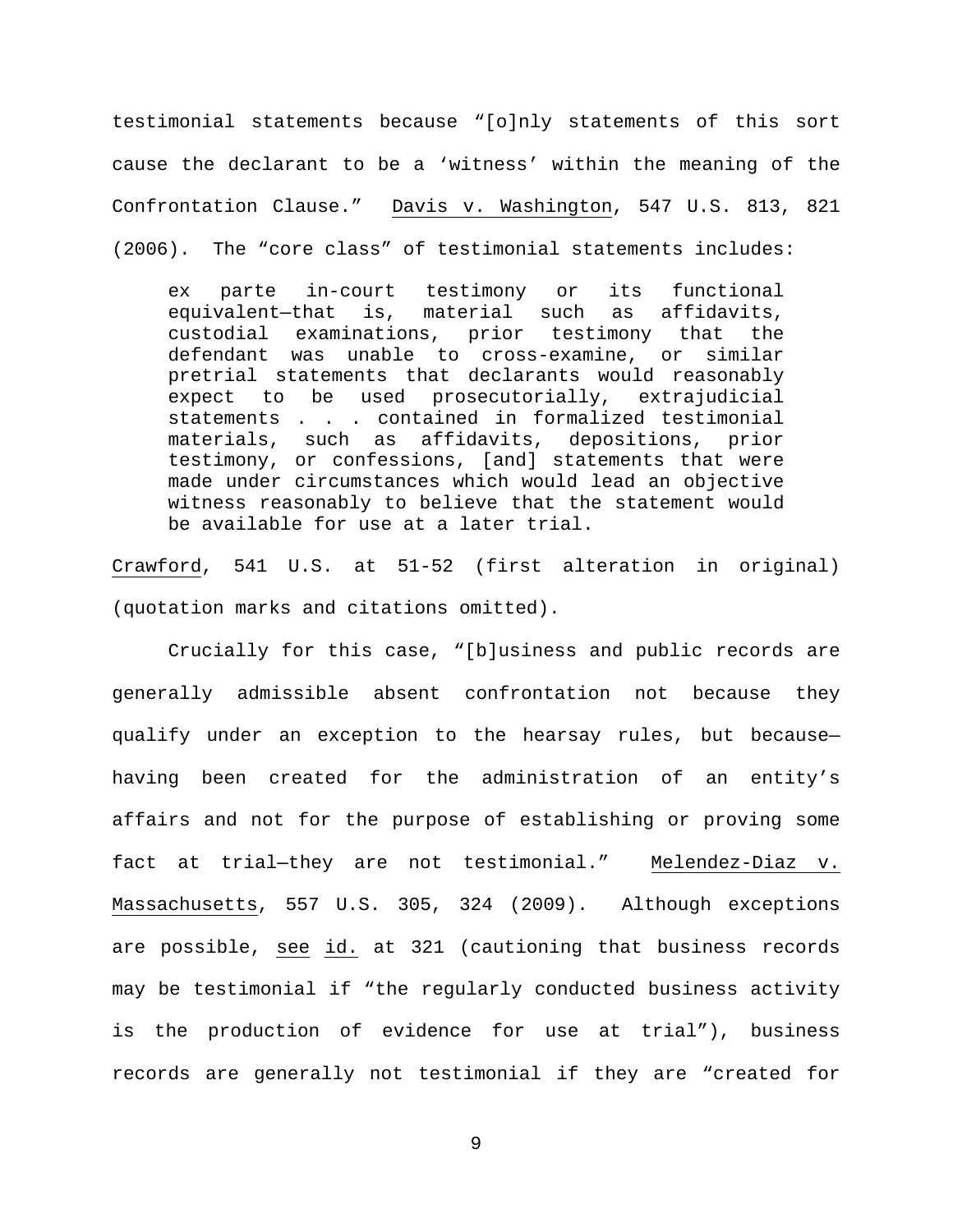the administration of an entity's affairs" rather than for "proving some fact at trial." Id. at 324; accord Cabrera-Beltran, 660 F.3d at 752.

Here, Defendant does not challenge the district court's ruling that the admitted evidence fell within the hearsay exception for business records. Rather, Defendant asserts that the business records constitute testimonial statements by the cardholders, whom he had no opportunity to cross-examine. We therefore consider the business records at issue to determine whether they come within Crawford's "core class" of testimonial statements.

At trial, Peter Boresky, the manager of global security for American Express's Mid-Atlantic region, testified that the corporation maintains certain records called common point of purchase reports. The common point of purchase reports are internal documents identifying customer accounts that have been compromised. American Express creates the common point of purchase reports daily as part of its regular business practices and sends them "throughout the global security team throughout the country." J.A. 277. Boresky reviews the common point of purchase reports and other documentation sent to him by American Express analysts to "make a determination whether or not to basically contact law enforcement or to investigate the matter initially by [him]self[.]" J.A. 276. Boresky also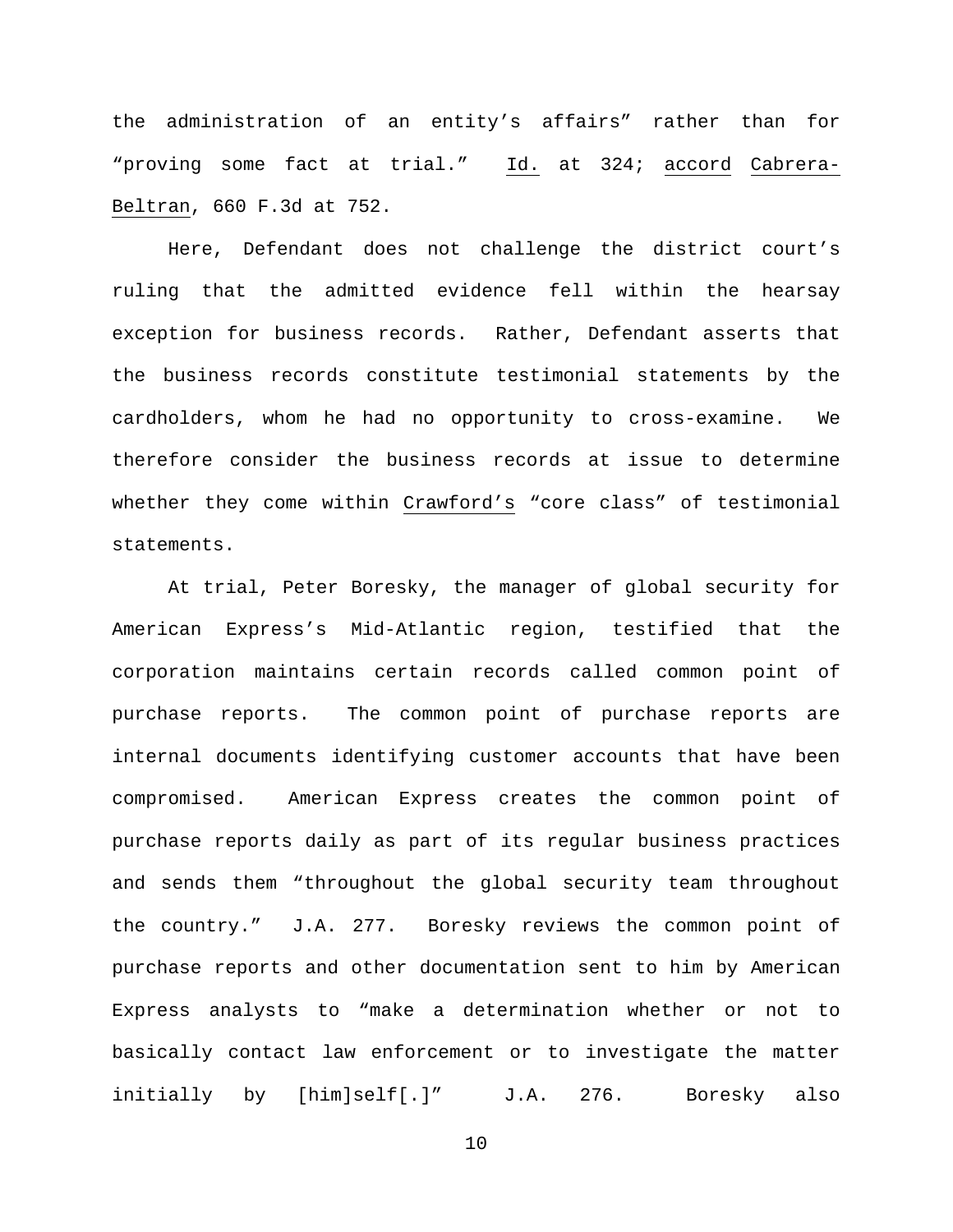authenticated screenprints of American Express customer account records and screenprints of an American Express database system known as the Worldwide Fraud Information System to "identif[y] the account and the amount of fraud being booked on that particular account." J.A. 281. Boresky verified that these records were kept in the course of American Express's regularlyconducted business activities.

Defendant asserts that the business reports contain "statements from the cardholders that the transactions . . . were unauthorized." Appellant's Br. at 16. But that assertion is belied by the record. Indeed, many of the business reports do not mention individual cardholders, let alone contain statements made by cardholders.

In sum, American Express created the reports at issue for the administration of its regularly-conducted business rather than "under circumstances which would lead an objective witness reasonably to believe that the statement would be available for use at a later trial[.]" Crawford, 541 U.S. at 52 (quotation marks omitted). The business records Defendant challenges are therefore not testimonial, and the district court did not plainly err in admitting them. $^3$  $^3$ 

<span id="page-10-0"></span><sup>&</sup>lt;sup>3</sup> Defendant's brief suggests that similar Chase Bank records were wrongly introduced at trial. However, the only cardholder Chase Bank identified was Michael Pena, who personally testified (Continued)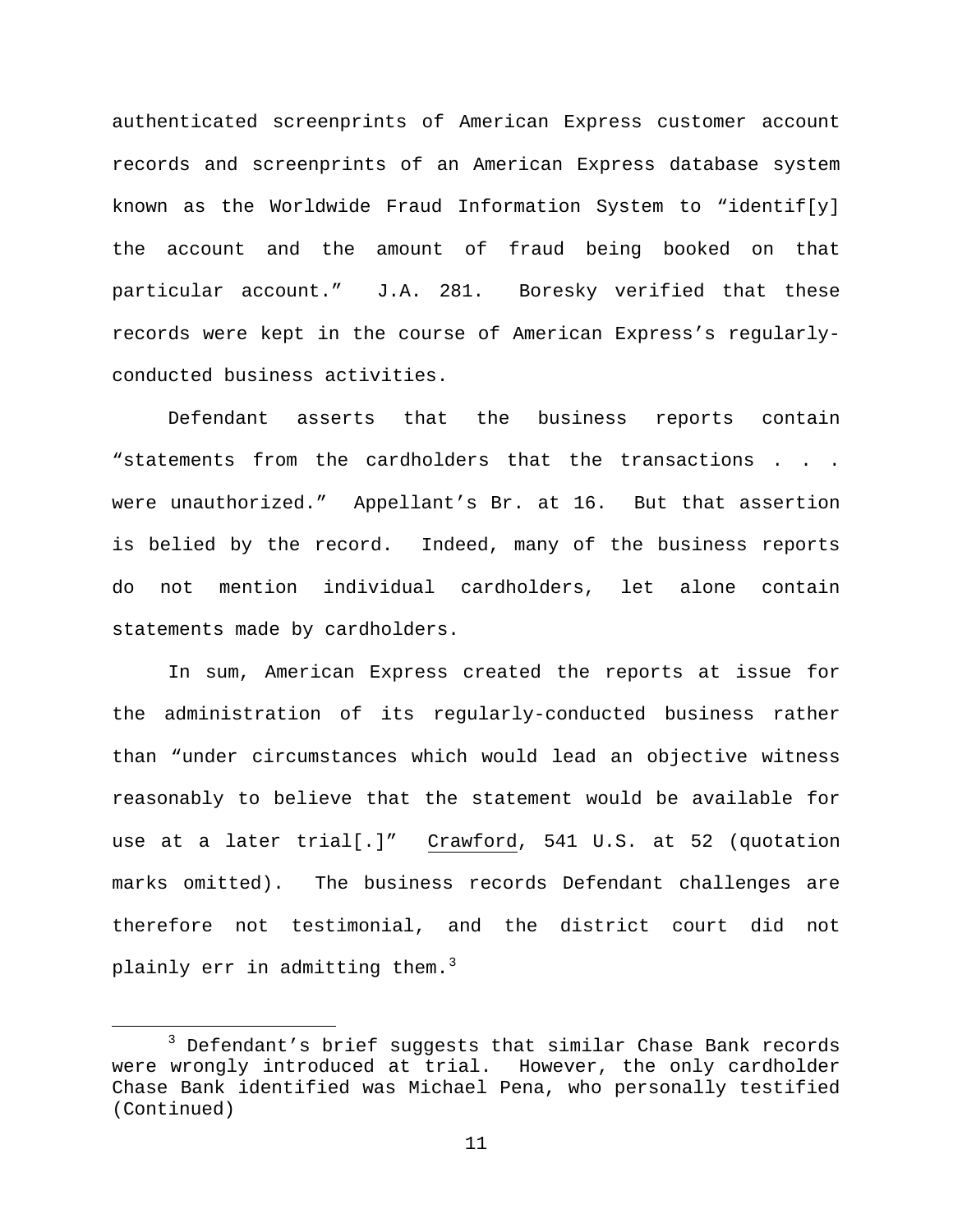Defendant further objects to the business records on relevance grounds, arguing that they were not probative of the aggravated identity theft charges. Additionally, because the business records identified cardholders other than those named in the indictment, Defendant complains that the records, even if relevant, were unfairly prejudicial, because "using evidence of this larger number of uncharged transactions . . . ma[de] [him] look far worse in front of the jury." Appellant's Br. at 19.

As previously explained, Defendant never raised this asserted error at trial, and thus we review only for plain error. In accordance with Rule 403 of the Federal Rules of Evidence, "general prejudice . . . is not enough to warrant exclusion of otherwise relevant, admissible evidence." United States v. Siegel, 536 F.3d 306, 319 (4th Cir. 2008). Instead, "[e]vidence may be excluded under Rule 403 only if the evidence is unfairly prejudicial and, even then, only if the unfair prejudice substantially outweighs the probative value of the evidence." Id. "'Evidence is unfairly prejudicial and thus should be excluded under Rule 403 when there is a genuine risk that the emotions of a jury will be excited to irrational behavior, and this risk is disproportionate to the probative

ī

at trial that he had not authorized the relevant transactions. Defendant thus had the opportunity to cross-examine Pena.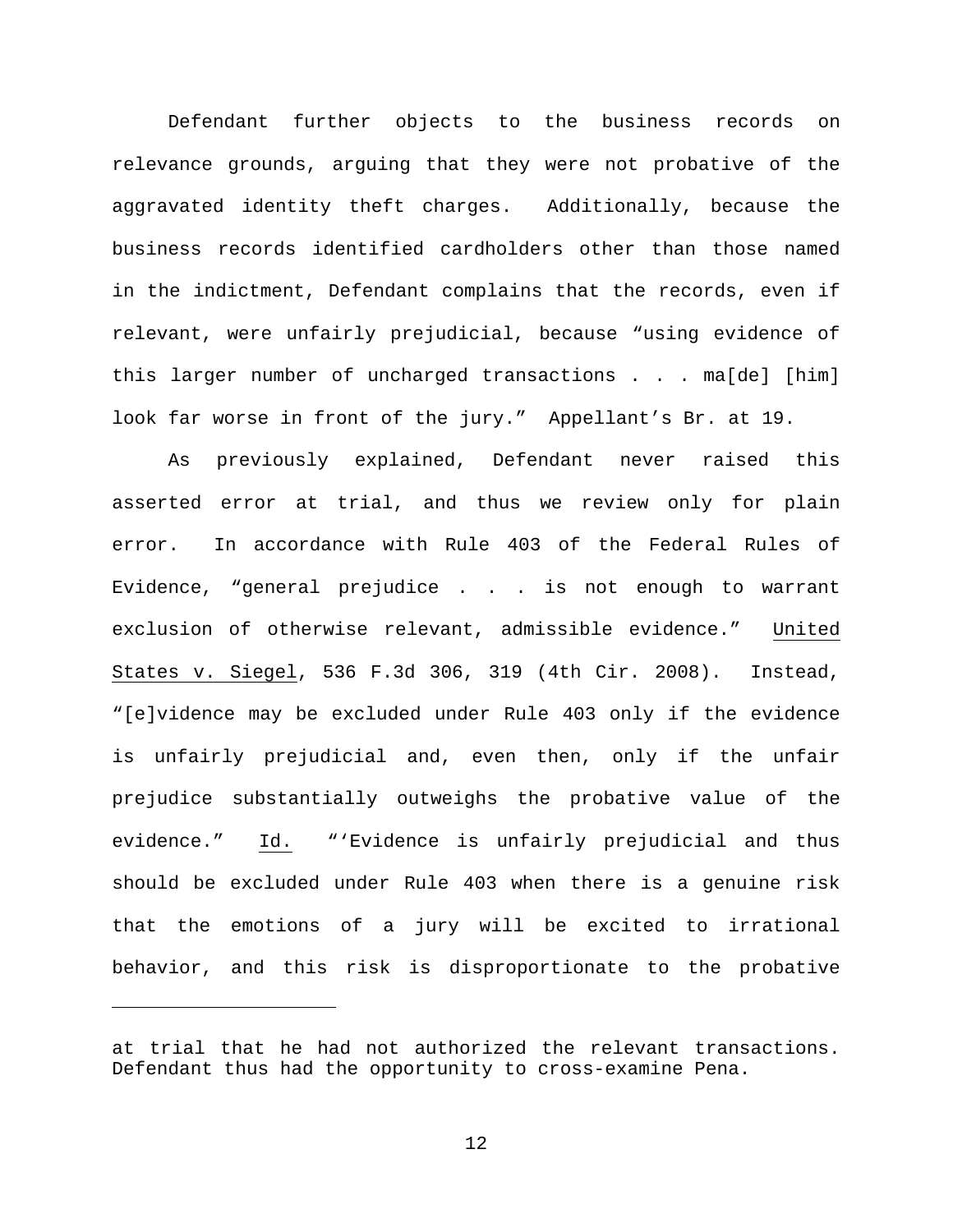value of the offered evidence.'" Id. (quoting United States v. Williams, 445 F.3d 724, 730 (4th Cir. 2006)).

In this case, the indictment charges Defendant not only with aggravated identity theft (in which the individual victims are identified by their initials), but also with three counts of access device fraud. To prove the three counts of access device fraud, the government had to show that Defendant "knowingly and with intent to defraud" used an "unauthorized access device[]" to "obtain[] anything of value aggregating \$1,000 or more" for each of the three one-year periods charged in the indictment. 18 U.S.C. § 1029(a)(2). The indictment does not allege that Defendant committed access device fraud by using the credit card number of any particular individual. Rather, it alleges that Defendant obtained \$1,000 or more worth of items in each oneyear period using unauthorized access devices. Thus, even if the business records are not probative of the identity theft charges, they are probative of the access device fraud charges. The American Express records reflecting fraudulent transactions ultimately traced to Defendant were plainly relevant to proving access device fraud and were therefore properly admitted.

Nor was the evidence unduly prejudicial under Rule 403 of the Federal Rules of Evidence. In light of the substantial evidence presented by the government, which included videotapes and photographs of Defendant using the cloned credit cards, as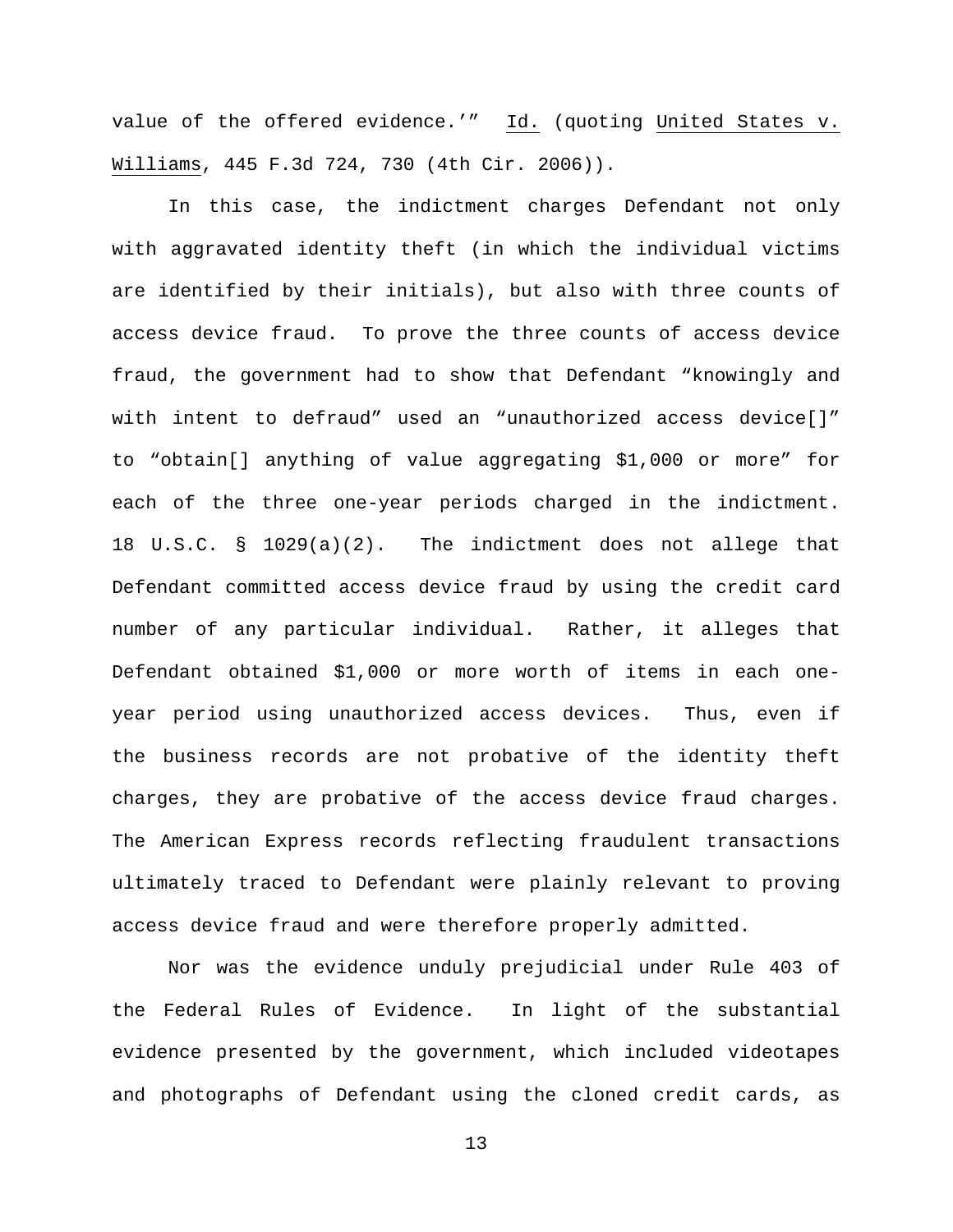well as highly incriminating evidence seized from Defendant's laptop computers, we are satisfied that introduction of the business records posed no disproportionate risk of inflaming the passions of the jury to "irrational behavior." Siegel, 536 F.3d at 319. The district court therefore did not plainly err in admitting the business records.

## C.

Finally, relying on his position regarding the business records, Defendant asserts that the district court erred in calculating the amount of loss at sentencing. "'[T]he determination of loss attributable to a fraud scheme is a factual issue for resolution by the district court, and we review such a finding of fact only for clear error.'" United States v. Allmendinger, 706 F.3d 330, 341 (4th Cir.) (quoting United States v. Godwin, 272 F.3d 659, 671 (4th Cir. 2001)), cert. denied, 133 S. Ct. 2747 (2013). Factual findings regarding the amount of loss must be supported by a preponderance of the evidence. United States v. Miller, 316 F.3d 495, 503 (4th Cir. 2003). However, "'the loss need not be determined with precision. The court need only make a reasonable estimate of the loss, given the available information.'" Id. (quoting U.S.S.G. § 2F1.1, cmt. n.9).

At Defendant's sentencing, Detective David Hill testified on behalf of the government regarding the loss calculation.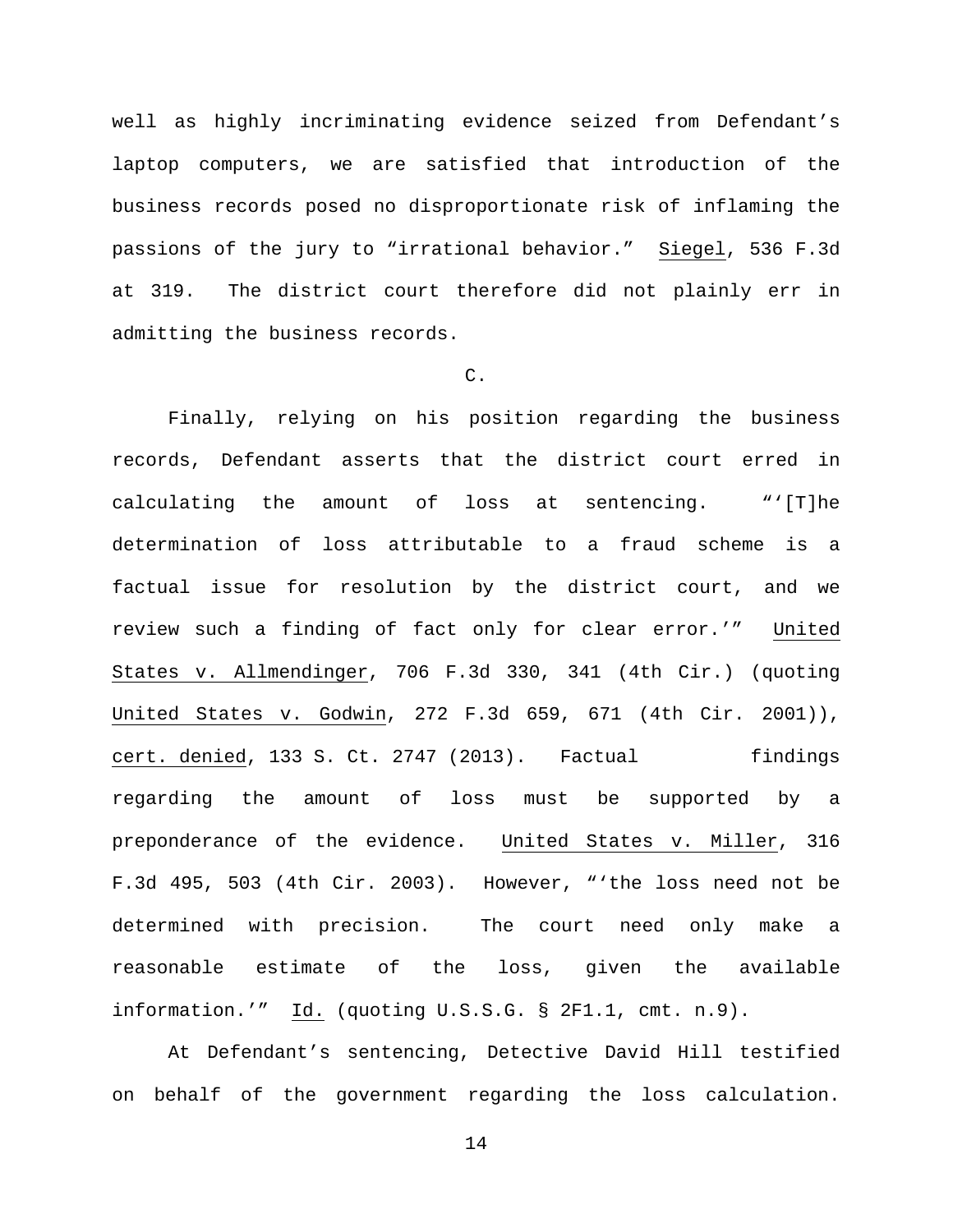Detective Hill created a seven-page spreadsheet detailing Defendant's fraudulent transactions, including the dates, the locations, the credit card numbers used, the amounts charged, and the banks associated with the credit card numbers. Detective Hill noted that videotape surveillance showed Defendant conducting many of the listed fraudulent transactions, and that other losses were traced through the stolen credit card information found on Defendant's laptops. Regardless, each loss attributed to Defendant was ultimately supported by videotape evidence; Detective Hill explained, "[i]f I had no video of the transaction and I could not associate that credit card number with one where we did have [video], then I . . . didn't count it and did not put it on the spreadsheet." J.A. 677. According to these calculations, the actual loss caused by Defendant's conduct was \$117,313, and the amount of intended loss, "where [Defendant] swiped a card but it didn't go through," was \$19,525.30. J.A. 678. Upon consideration, the district court added together these two numbers and found that "as a conservative matter the government has clearly established  $$136,838.30$  as the amount of the loss here  $\ldots$  . . " J.A. 710.

Defendant does not challenge the evidence of loss presented at sentencing. For reasons already discussed, we reject Defendant's argument that evidence of unauthorized transactions to which no cardholder testified should have been excluded at